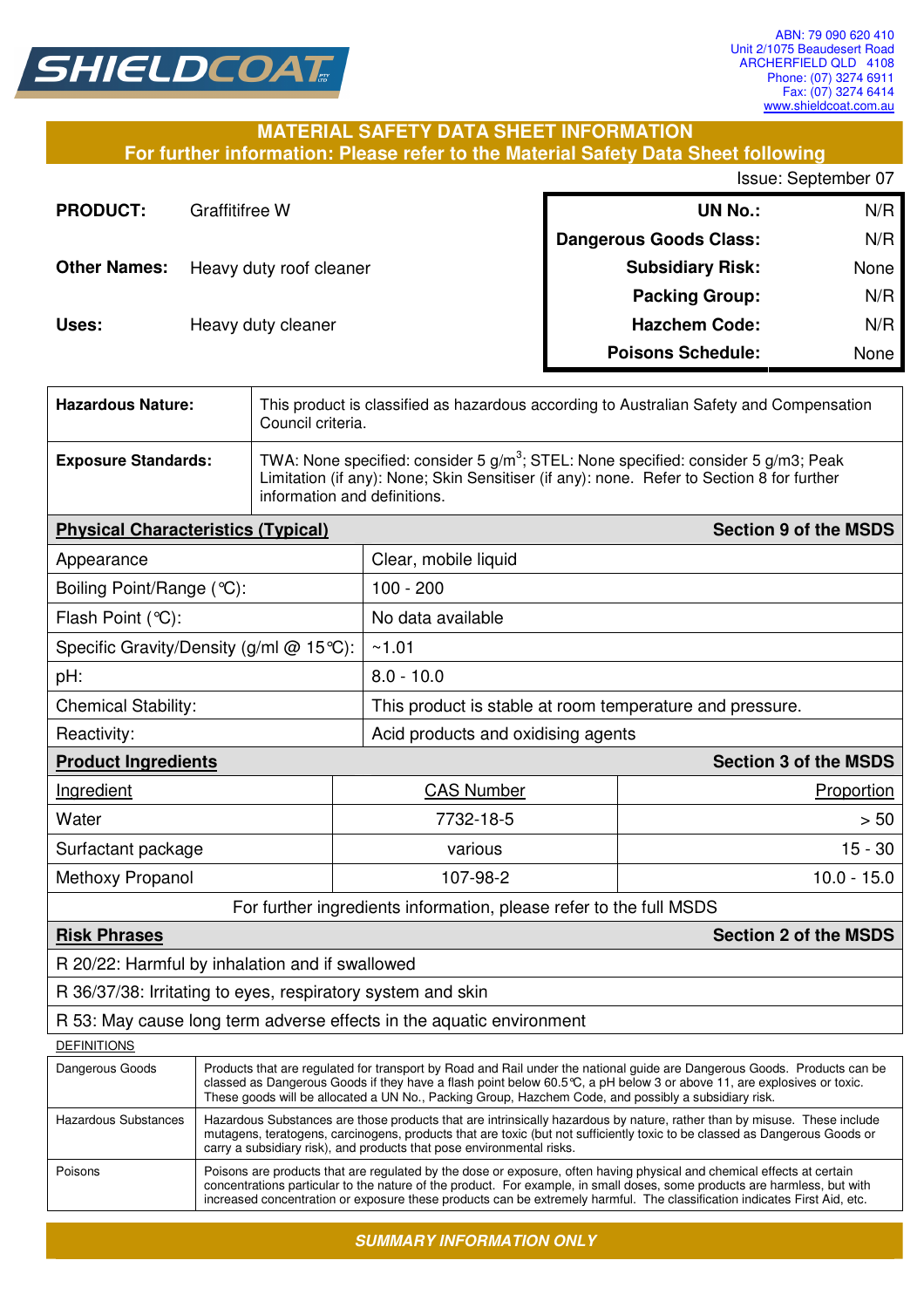

# **1. IDENTIFICATION**

| <b>Product Name:</b>      | <b>Graffitifree W</b>                        |
|---------------------------|----------------------------------------------|
| <b>Other Names:</b>       | Heavy duty roof cleaner                      |
| <b>Chemical Family:</b>   | Water-based cleaner                          |
| <b>Molecular Formula:</b> | Not Applicable                               |
| <b>Recommended Use:</b>   | Heavy duty cleaner                           |
| Supplier:                 | Shieldcoat Pty Ltd                           |
| ABN:                      | 79 090 620 410                               |
| <b>Address:</b>           | 2/1075 Beaudesert Road, Archerfield Qld 4108 |
| Telephone:                | +61 7 3274 6911                              |
| <b>Fax:</b>               | +61 7 3274 6414                              |
| <b>Emergency Phone:</b>   | 0414 479 458                                 |
| All other inquiries:      | +61 7 3274 6911                              |

# **2. HAZARDS IDENTIFICATION**

### **Hazard Classification**

This product is classified as hazardous according to Australian Safety and Compensation Council criteria.

### **Hazard Category**

Xn: Harmful; Xi: Irritant

### **Risk Phrases**

R 20/22: Harmful by inhalation and if swallowed

R 36/37/38: Irritating to eyes, respiratory system and skin

R 53: May cause long term adverse effects in the aquatic environment

### **Safety Phrases**

S 2: Keep out of the reach of children

S 13: Keep away from food, drink and animal foodstuffs

S 23: Do not breath vapour/mist/spray

S 24/25: Avoid contact with skin and eyes

S 36/37: Wear suitable protective clothing and gloves -

S 46: If swallowed, seek medical advice immediately and show this container or label

S 61: Avoid release to the environment. Refer to special instructions/safety data sheets

### **Dangerous Goods Classification** N/R

**Poisons Schedule** None

# **3. COMPOSITION: Information on Ingredients**

| <b>Chemical Ingredient</b> | <b>CAS Number</b> | <b>Proportion (% v/v)</b> |
|----------------------------|-------------------|---------------------------|
| Water                      | 7732-18-5         | > 50                      |
| Surfactant package         | various           | $15 - 30$                 |
| Methoxy Propanol           | 107-98-2          | $10.0 - 15.0$             |
| Potassium Hydroxide        | 1310-58-3         | < 5.0∣                    |

# **4. FIRST AID MEASURES**

**For advice, contact Poisons Information Centre (Phone Australia: 13 1126) or a doctor. Ingestion**

If swallowed, DO NOT induce vomiting. Keep at rest. Seek immediate medical attention.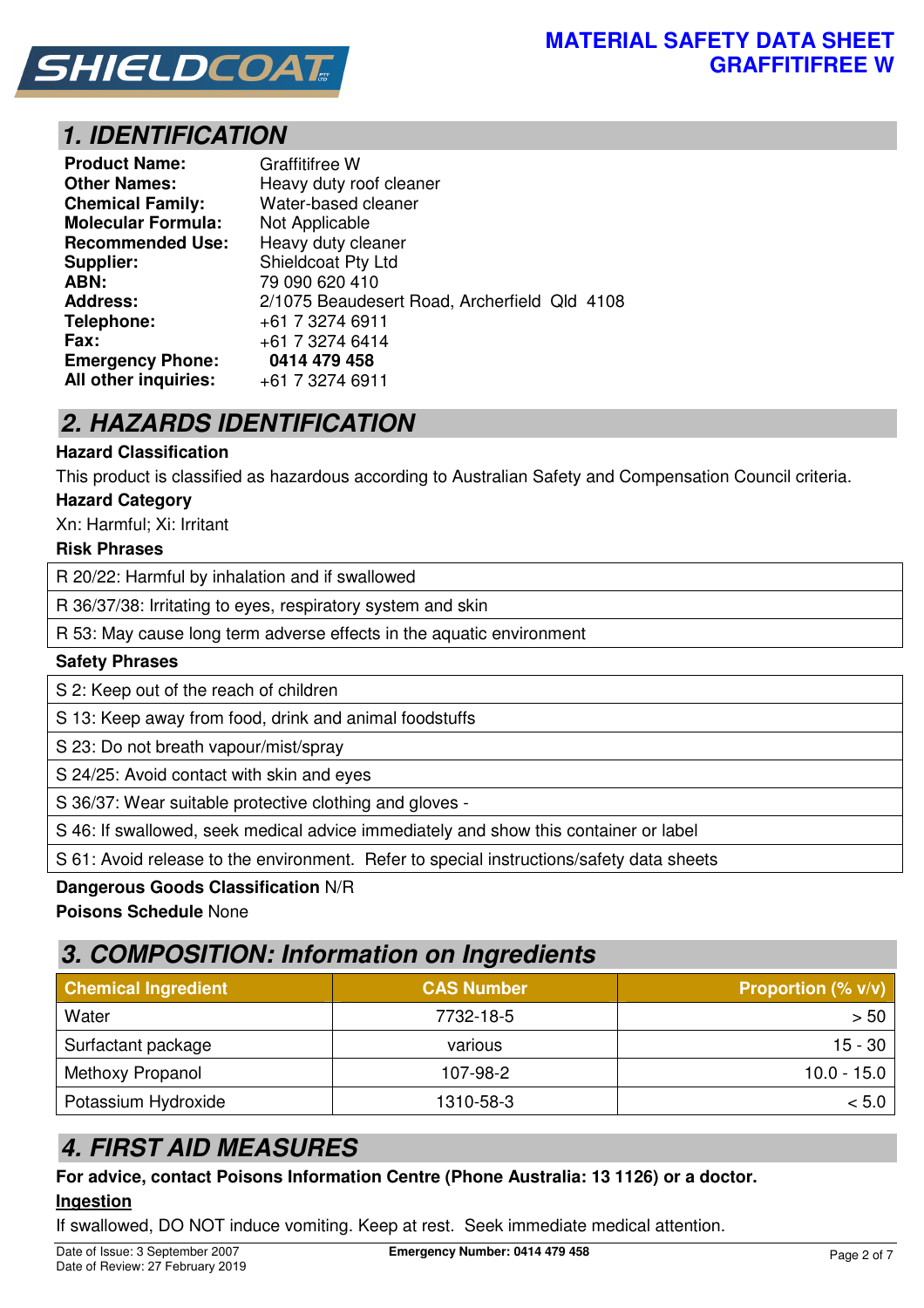

### **Eye Contact**

Flush eyes with large amounts of water until irritation subsides. Seek immediate medical attention.

### **Skin Contact**

Flush area with large amounts of water and wash area with soap if available. Remove contaminated clothing, including shoes, and launder before reuse. Seek medical attention for skin irritations.

### **Inhalation**

Using proper respiratory protection, immediately remove the affective victim from exposure. Administer artificial respiration if breathing has stopped. Keep at rest. Seek immediate medical attention.

### **First Aid Facilities**

Provide eye baths and safety showers.

### **Medical Attention**

Treat according to symptoms. Avoid gastric lavage - aspiration of product to the lungs may result in chemical pneumonitis.

# **5. FIRE FIGHTING MEASURES**

Shut off product that may 'fuel' a fire if safe to do so. Allow trained personnel to attend a fire in progress providing fire fighters with this Material Safety Data Sheet. Prevent extinguishing media from escaping to drains and waterways.

### **Suitable Extinguishing Media**

Will not burn

### **Hazards from combustion products**

None: product will not burn.

### **Precautions for fire fighters and special protective equipment**

None: product will not burn.

### **Hazchem Code**

N/R

# **6. ACCIDENTAL RELEASE MEASURES**

### **Emergency Procedures**

Prevent product from escaping to drains and waterways. Contain leaking packaging in a containment drum. Prevent vapours or dusts from building up in confined areas. Ensure that drain valves are closed at all times. Clean up and report spills immediately.

### **Methods and materials for containment**

### **Major Land Spill**

- Eliminate sources of ignition.
- Warn occupants of downwind areas of possible fire and explosion hazard, where present.
- Prevent product from entering sewers, watercourses, or low-lying areas.
- Keep the public away from the area.
- Shut off the source of the spill if possible and safe to do so.
- Advise authorities if substance has entered a watercourse or sewer or has contaminated soil or vegetation.
- Take measures to minimise the effect on the ground water.
- Contain the spilled product using the resources in the spill kit.
- Recover by pumping use explosion proof pump or hand pump or with a suitable absorbent material.
- Consult an expert on disposal of recovered material and ensure conformity to local disposal regulations.
- See "First Aid Measures" and "Stability and Reactivity"

### **Major Water Spill**

• Eliminate any sources of ignition.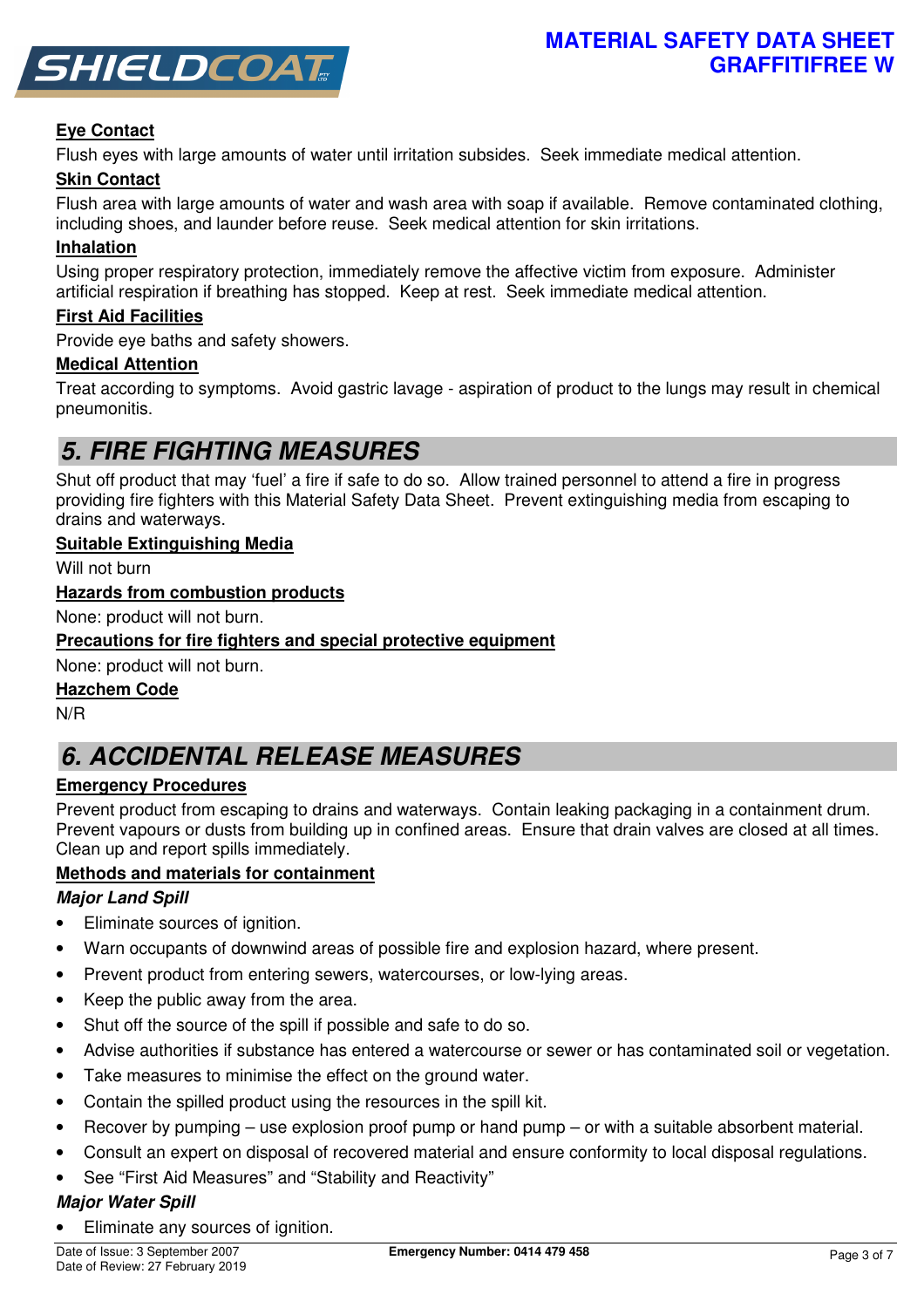## **MATERIAL SAFETY DATA SHEET GRAFFITIFREE W**



- Warn occupants and shipping in downwind areas of possible fire and explosion hazard, where present.
- Notify the port or relevant authority and keep the public away from the area.
- Shut off the source of the spill if possible and safe to do so.
- Confine the spill if possible.
- Remove the product from the surface by skimming or with suitable absorbent material.
- Consult an expert on disposal of recovered material and ensure conformity to local disposal regulations.
- See "First Aid Measures" and "Stability and Reactivity".

# **7. HANDLING AND STORAGE**

## **Precautions for Safe Handling**

There are no specific safety requirements for handling this product. Standard industrial hygiene and safety practice is recommended when using this product.

## **Conditions for Safe Storage**

There are no specific safety requirements for storing this product. Consider checking containers for leaks periodically and protect the packaging from physical damage (store out of direct sunlight, away from high traffic areas, etc.).

## **Incompatible Materials**

None known

# **8. EXPOSURE CONTROLS: PERSONAL PROTECTION**

## **National Exposure Standards**

The time weighted average concentration (TWA) for this product is: None specified: consider 5 g/m<sup>3</sup>, which means the highest allowable exposure concentration in an eight-hour day for a five-day working week. The short term exposure limit (STEL) is: None specified: consider 5 g/m3, which is the maximum allowable exposure concentration at any time. Replacing a TWA or STEL value for some products is a Peak Limitation value (Peak): None applies in this case. In addition to the exposure concentrations may be a subsidiary caution in such cases where the product is a skin sensitiser, represented as (Sk), where none applies in this case.

## **Biological Limit Values (BLV)**

No data available

## **Engineering Controls: Ventilation**

The use of local exhaust ventilation is recommended to control process emissions near the source. Laboratory samples should be handled in a fume hood. Provide mechanical ventilation of confined spaces. Use explosion proof equipment.

## **Personal Protective Equipment**

**Respiratory Protection:** Where concentrations in air may approach or exceed the limits described in the National Exposure Standards, it is recommended to use a half-face filter mask to protect from overexposure by inhalation. A type 'A' filter material is considered suitable for this product.

**Eye Protection:** Always use safety glasses or a face shield when handling this product.

**Skin/Body Protection:** Always wear long sleeves, long trousers, or coveralls, and enclosed footwear or safety boots when handling this product. It is recommended that chemical resistant gloves be worn when handling this product.

# **9. PHYSICAL AND CHEMICAL PROPERTIES**

| <b>Property</b>            | Unit of measurement | <b>Typical Value</b> |
|----------------------------|---------------------|----------------------|
| Appearance                 | <b>None</b>         | Clear, mobile liquid |
| <b>Boiling Point/Range</b> | $\sim$              | 100 - 200            |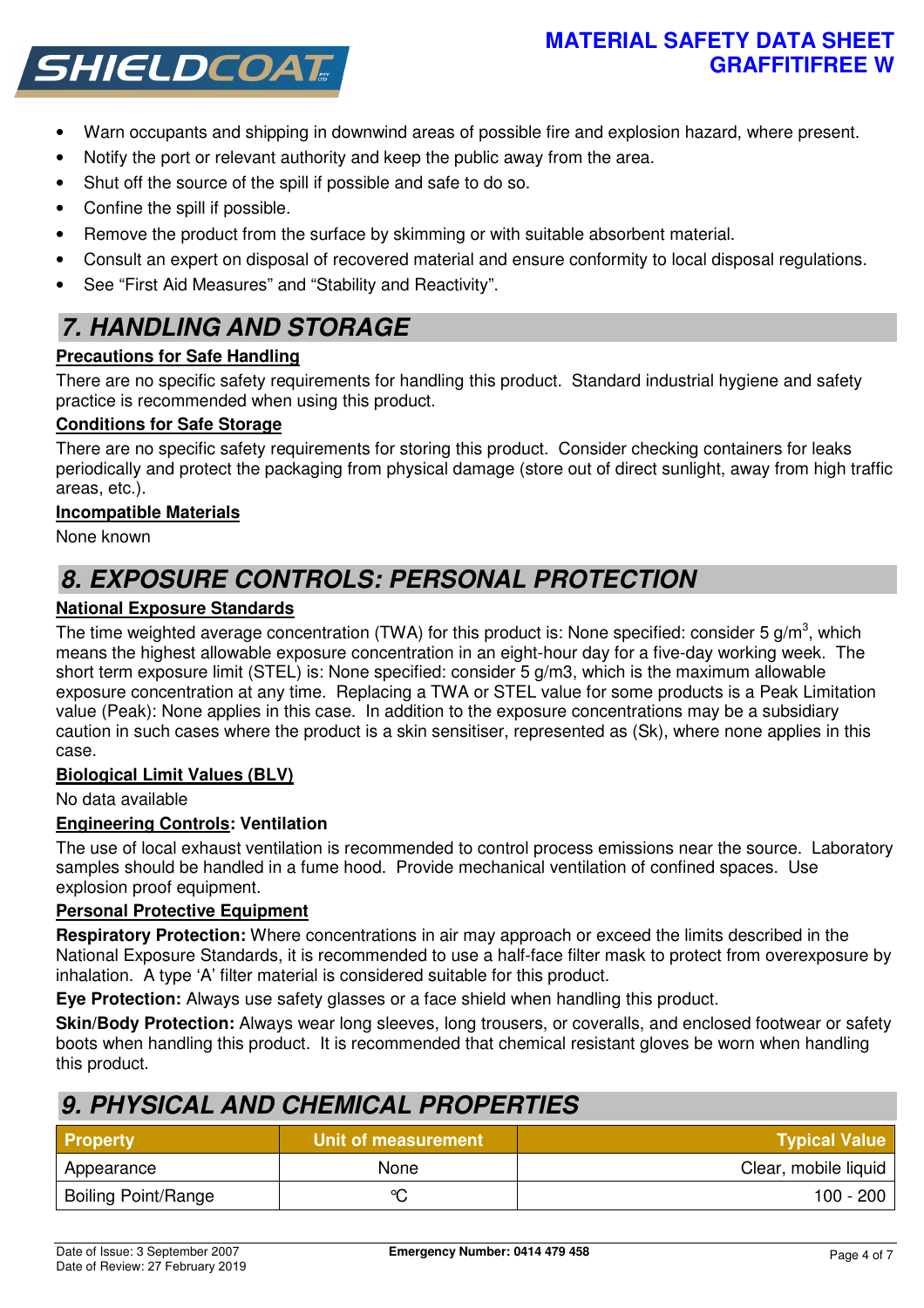# **MATERIAL SAFETY DATA SHEET GRAFFITIFREE W**



| <b>Property</b>                 | <b>Unit of measurement</b> | <b>Typical Value</b> |
|---------------------------------|----------------------------|----------------------|
| <b>Flash Point</b>              | °C                         | No data available    |
| SG/Density ( $@$ 15°C)          | $g/ml$ ; kgm <sup>-3</sup> | ~1.01                |
| Vapour Pressure @ 20℃           | kPa                        | No data available    |
| Vapour Density @ 20 °C          | $g/ml$ ; kgm <sup>-3</sup> | No data available    |
| <b>Autoignition Temperature</b> | $\mathrm{C}$               | Not applicable       |
| Explosive Limits in Air         | % vol/vol                  | Not applicable       |
| Viscosity @ 20°C                | cPs, mPas                  | No data available    |
| Percent volatiles               | % vol/vol                  | $~50\%$              |
| Acidity/alkalinity as pH        | None                       | $8.0 - 10.0$         |
| Solubility in Water             | g/l                        | Soluble in water     |
| Other solvents                  | $\overline{\phantom{a}}$   | Alcohols             |

The values listed are indicative of this product's physical and chemical properties. For a full product specification, please consult the Technical Data Sheet.

# **10. STABILITY AND REACTIVITY**

## **Chemical stability**

This product is stable at room temperature and pressure.

### **Conditions to avoid**

Acid products and oxidising agents

### **Hazardous decomposition products**

Carbon dioxide, carbon monoxide, complex salts

### **Hazardous reactions**

Strong oxidising agents, mineral acids

### **Hazardous polymerisation**

Will not occur

# **11. TOXICOLOGICAL INFORMATION**

### **Acute Effects**

### **Ingestion**

Ingestion will result in irritation of the digestive tract, itching and burning sensations in soft tissue. There are no narcotic effects expected with this product.

### **Eye Contact**

This product will cause irritation of the respiratory tract if mists are inhaled.

### **Skin Contact**

This product is irritating to the skin with prolonged exposure. It may result in dryness and cracking and minor skin abrasions in severe cases.

### **Inhalation**

Eye contact with this product will cause redness and swelling with a burning sensation and blurred vision. The effects will be temporary with the application of appropriate First Aid.

### **Chronic Effects**

There are no chronic effects expected with this product.

### **Other Health Effects Information**

Persons with pre-exisiting skin conditions may be sensitive to this product. Take care to avoid contact with skin.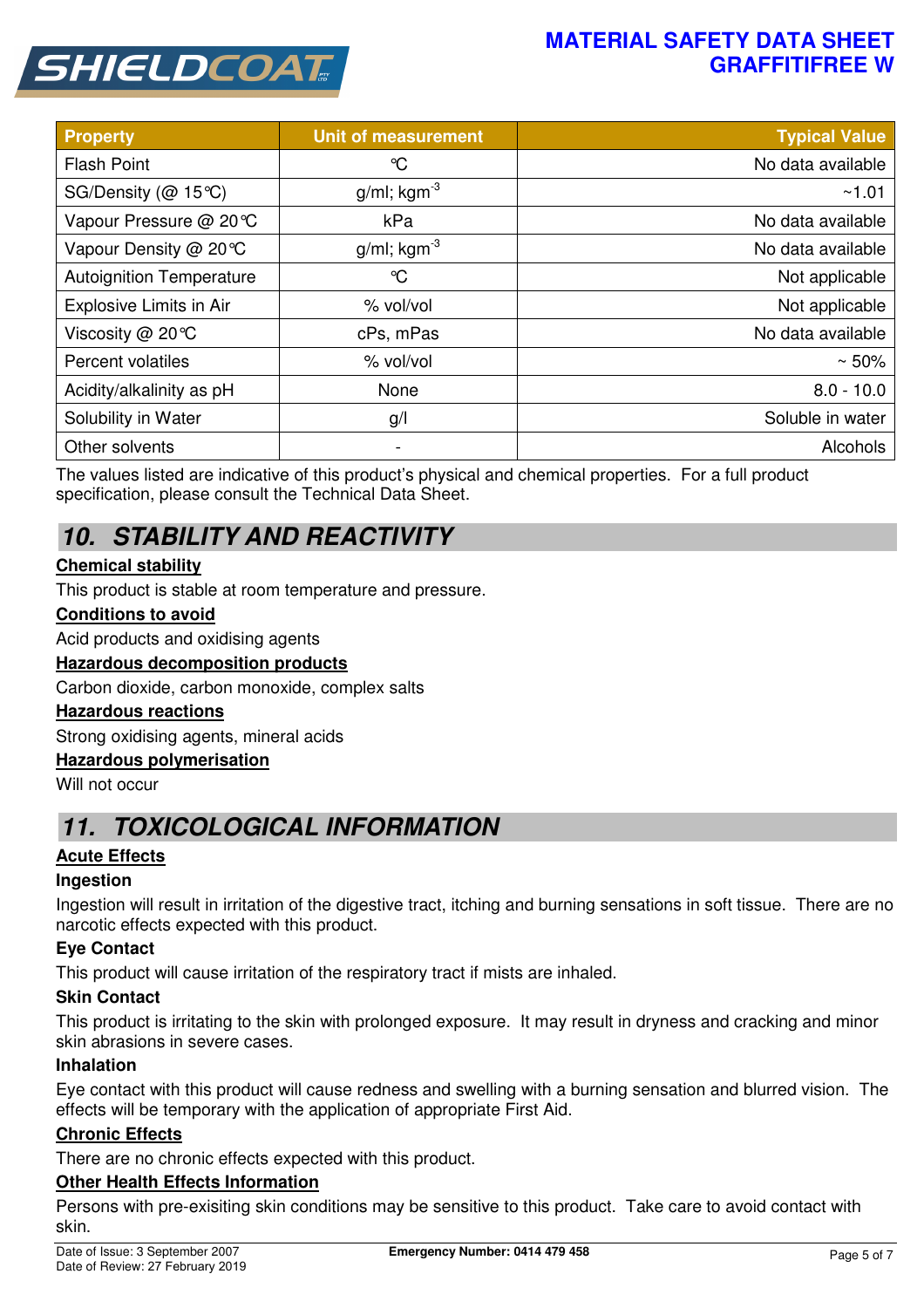

### **Toxicological Information**

Oral LD<sub>50</sub>: No data available Dermal LD<sub>50</sub>: No data available

# **12. ECOLOGICAL INFORMATION**

## **Ecotoxicity**

### **Aquatic Toxicity:**

Fish Toxicity  $LC_{50}$ : No data available Daphnia Magna  $EC_{50}$ : No data available<br>Blue-green algae: No data available Blue-green algae: Green algae: No data available

### **Persistence/Biodegradability:**

This product is expected to biodegrade.

### **Mobility:**

This product is likely to be mobile.

# **13. DISPOSAL CONSIDERATIONS**

### **Disposal Methods**

Empty packaging should be taken for recycling, recovery or disposal through a suitably qualified or licensed contractor. Care should be taken to ensure compliance with national and local authorities. Packaging may still contain product residue that may be harmful. Ensure that empty packaging is managed in accordance with Dangerous Goods regulations.

### **Special Precautions**

This product is not suitable for disposal by either landfill or via municipal sewers, drains, natural streams or rivers. This product is ashless and can be incinerated in a regulated facility. In the absence of a designated industrial incinerator, this product should be treated and disposed through chemical waste treatment, or considered for use in solvent recycling.

# **14. TRANSPORT INFORMATION**

| <b>Road and Rail Transport</b> |                       |                            | <b>Marine Transport</b> | <b>Air Transport</b>       |                       |
|--------------------------------|-----------------------|----------------------------|-------------------------|----------------------------|-----------------------|
| UN No.                         | N/R                   | UN No.                     | N/R                     | UN No.                     | N/R                   |
| Proper<br>Shipping<br>Name     | Heavy duty<br>cleaner | Proper<br>Shipping<br>Name | Heavy duty<br>cleaner   | Proper<br>Shipping<br>Name | Heavy duty<br>cleaner |
| <b>DG Class</b>                | N/R                   | DG Class                   | N/R                     | <b>DG Class</b>            | N/R                   |
| Sub. Risk                      | None                  | Sub. Risk                  | None                    | Sub. Risk                  | None                  |
| Packing<br>Group               | N/R                   | Packing<br>Group           | N/R                     | Packing<br>Group           | N/R                   |
| Hazchem                        | N/R                   | Hazchem                    | N/R                     | Hazchem                    | N/R                   |

### **Dangerous Goods Segregation**

This product is not classified as Dangerous Goods for Transport by Road and Rail.

# **15. REGULATORY INFORMATION**

**Country/Region:** Australia **Inventory:** AICS **Status:** Listed **Poisons Schedule:** None